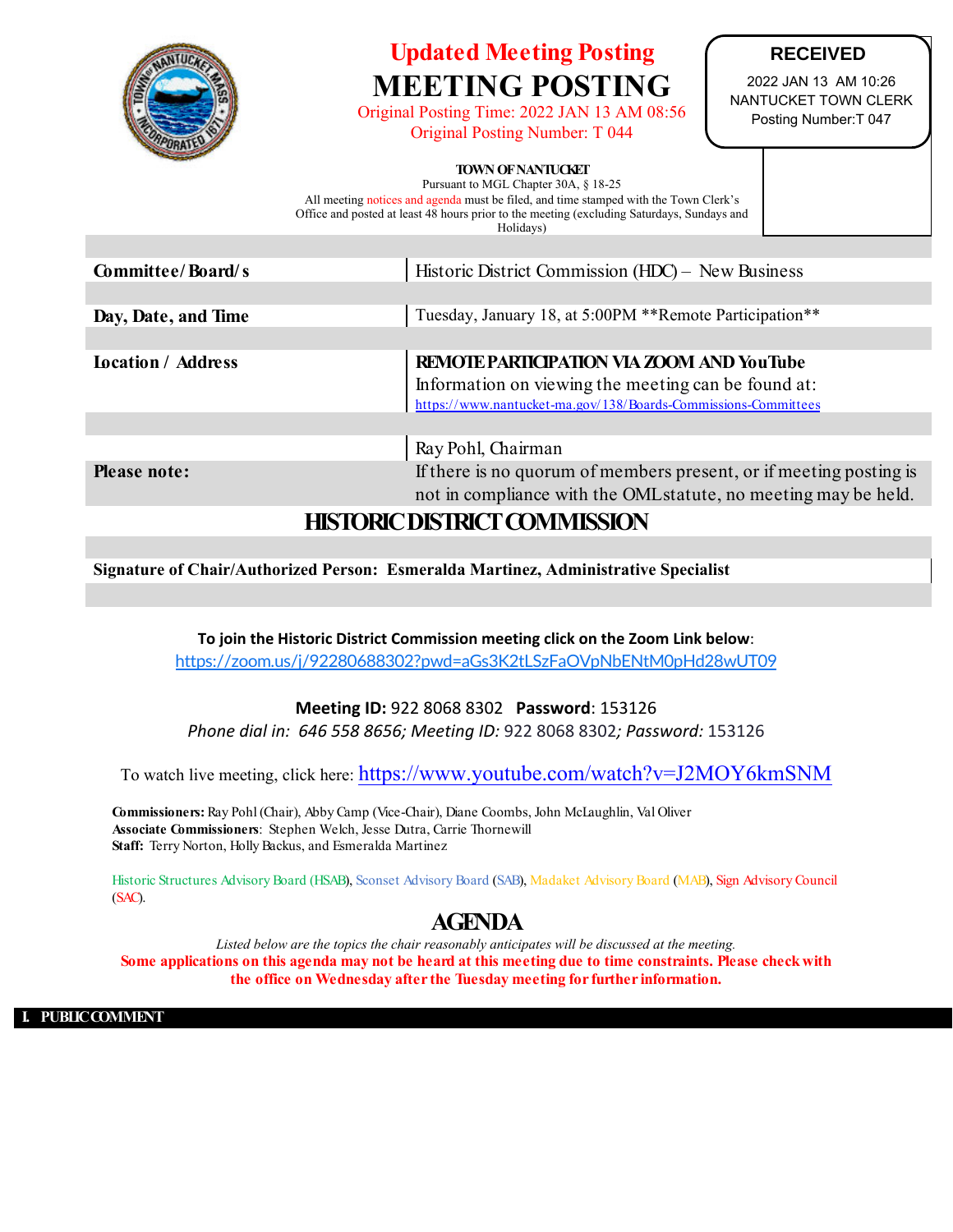| <b>II. SIGNS</b> |                                                                        |                                                                                          |                                                                                                            |                                 |                               |
|------------------|------------------------------------------------------------------------|------------------------------------------------------------------------------------------|------------------------------------------------------------------------------------------------------------|---------------------------------|-------------------------------|
|                  | <b>Property owner name</b>                                             | <b>Street Address</b>                                                                    | Scope of work                                                                                              | <b>Map/Parcel</b>               | <b>Agent</b>                  |
|                  | 1. Dale Kevin F Trustee                                                | 26 Easy Street                                                                           | Projecting sign                                                                                            | 42.4.2/23                       | Daniel Lemaitre               |
|                  | 2. Isaiah Truyman                                                      | 117 Orange Street                                                                        | Wall sign                                                                                                  | 55/377                          | Self                          |
|                  | 3. Nantucket Land Bank                                                 | 101/103 Hummock Pd Rd                                                                    | Sign                                                                                                       | 56/67.1&307                     | Robert Newman                 |
|                  | 4. Sherburne Commons                                                   | 143 Sherburne Commons In                                                                 | Wall Sign                                                                                                  | 80/1                            | Liz Busteed                   |
|                  | 5. Al Souza                                                            | 56 Pleasant St                                                                           | Wall Sign                                                                                                  | 55/342                          | Daiva Utariene                |
|                  | 6. Mass Audubon                                                        | Polpis/ Quidnet                                                                          | Boundary Signs                                                                                             |                                 | Sam Kefferson                 |
|                  | <b>III. CONSENTS</b>                                                   |                                                                                          |                                                                                                            |                                 |                               |
|                  | <b>Property owner name</b>                                             | <b>Street Address</b>                                                                    | Scope of work                                                                                              | <b>Map/Parcel</b>               | <b>Agent</b>                  |
| 1.               | Dexter Group LLC                                                       | 8 Winn St                                                                                | Revision & add window                                                                                      | 41/51.2                         | <b>EMDA</b>                   |
| 2.               | Helene Patterson Trust                                                 | 19 Brewster Rd                                                                           | Fenestration rev-4768                                                                                      | 54/175.1                        | Gryphon Architects            |
| 3.               | 3 Raceway LLC                                                          | 3 Raceway Dr                                                                             | Corner board change                                                                                        | 66/281                          | M. Tomaiolo                   |
| 4.               | Neil Glynn                                                             | 23 Ellen's Way                                                                           | Studio rev2020-12-2394                                                                                     | 81/182                          | Meerbergen Designs            |
| 5.               | Neil Glynn                                                             | 23 Ellen's Way                                                                           | Main house rev2020-12-2452                                                                                 | 81/182                          | Meerbergen Designs            |
| 6.               | Chris Ruggeri                                                          | 11 Sandpiper Rd                                                                          | Outdoor kitchen                                                                                            | 76/83                           | <b>NAG</b>                    |
| 7.               | Henry McNamara                                                         | 8 Polliwog Rd                                                                            | Basement window                                                                                            | 55/423.5                        | Thornewill Designs            |
| 8.               | Mindee Blanco                                                          | 8 Ackermuck Way                                                                          | Fenestration chg. & outdoor shower                                                                         | 41/618                          | Olson Twombly                 |
| 9.               | Robert Goldrich                                                        | 41 Crooked Lane                                                                          | Window & door replacement                                                                                  | 41/202                          | <b>Brant Point Building</b>   |
|                  | 10. Arthur & Page Gosnell                                              | 4 Pond View Drive                                                                        | Add pergola & fenestration rev                                                                             | 81/13                           | Botticelli+Pohl               |
|                  |                                                                        |                                                                                          |                                                                                                            |                                 |                               |
|                  | 11. Maple Lane LLC                                                     | 10 Rugged Rd                                                                             | Move MH off to Lot #9 Maple In                                                                             | 67/303                          | <b>LINK</b>                   |
|                  | 12. Maple Lane LLC                                                     | Lot #9 Maple Lane                                                                        | Move MH on from Rugged Rd                                                                                  | 67/303                          | <b>LINK</b>                   |
|                  | IV. CONSENTS WITH CONDITIONS                                           |                                                                                          |                                                                                                            |                                 |                               |
| 1.               | <b>Leslie Snell</b>                                                    | 23 Woodland Dr                                                                           | New pool                                                                                                   | 68/261                          | <b>Leslie Snell</b>           |
|                  | Not to be visible at time of inspection or thereafter<br>$\bullet$     |                                                                                          |                                                                                                            |                                 |                               |
| 2.               | Hightide Partners LLC                                                  | 10 Ackermuck Way                                                                         | Add spa & Hardscape coa rev.                                                                               | 41/618.1                        | Atlantic Landscaping          |
|                  | Spa not to be visible at time of inspection or thereafter<br>$\bullet$ |                                                                                          |                                                                                                            |                                 |                               |
|                  | V. NEW BUSINESS 12/07/2021                                             |                                                                                          |                                                                                                            |                                 |                               |
|                  |                                                                        |                                                                                          |                                                                                                            |                                 |                               |
|                  | <b>Property owner name</b>                                             | <b>Street Address</b>                                                                    | Scope of work                                                                                              | <b>Map/Parcel</b>               | <b>Agent</b>                  |
| 1.               | Rose R.T. 11-5107 (OB)                                                 | 28 India St                                                                              | Spa                                                                                                        | 42.3.4/8                        | Jardins Int.                  |
|                  | <b>VI. NEW BUSINESS 12/21/2021</b>                                     |                                                                                          |                                                                                                            |                                 |                               |
|                  |                                                                        |                                                                                          |                                                                                                            |                                 |                               |
| 1.               | <b>Property owner name</b><br>3 Beaver St ILC12-5316                   | <b>Street Address</b><br>3ABeaver St                                                     | Scope of work                                                                                              | <b>Map/Parcel</b><br>55.1.4/97  | <b>Agent</b>                  |
|                  |                                                                        |                                                                                          | Dormers, raise foundation                                                                                  |                                 | Polly Walldorf                |
|                  | <b>VII. OLD BUSINESS 12/28/2021</b>                                    |                                                                                          |                                                                                                            |                                 |                               |
|                  | <b>Property owner name</b>                                             | <b>Street Address</b>                                                                    | Scope of work                                                                                              | <b>Map/Parcel</b>               | <b>Agent</b>                  |
| 1.               | Kim Wentworth 11-5168                                                  | 14 Lincoln Ave                                                                           | Move & increase pool                                                                                       | 30/182                          | Mark Cutone                   |
|                  | $\bullet$                                                              |                                                                                          | Commissioners: Pohl, Camp, McLaughlin, Coombs, Oliver; Alternates: Welch, Thornewill; Recused: None        |                                 |                               |
| 2.               | NIR Retail ILC 11-5041                                                 | 4 Harbor Square                                                                          | Renovate building                                                                                          | 42.2.4/1                        | Workshop APD                  |
|                  |                                                                        |                                                                                          | Commissioners: Pohl, Camp, McLaughlin, Coombs, Oliver; Alternates: Welch, Dutra, Thornewill; Recused: None |                                 |                               |
| 3.               | 22 Easton IIC06-4026                                                   | 22 Easton St.                                                                            | Pool & hardscape                                                                                           | 42.1.1/12                       | Ahern Design                  |
|                  | $\bullet$                                                              | Commissioners: Pohl, Camp, Coombs, Thornewill; Alternates: None; Recused: None           |                                                                                                            |                                 |                               |
| 4.               | Okay Okay House 10-4821                                                | 10 Union St.                                                                             | Parking & patio                                                                                            | 42.3.1/43                       | <b>BPC</b> Architecture       |
|                  | $\bullet$                                                              | Commissioners: Pohl, Coombs, Oliver, Welch, Thornewill; Alternates: Dutra; Recused: None |                                                                                                            |                                 |                               |
| 5.               | Family Ties Ack ILC 11-5125                                            | 11 Alliance Lane                                                                         | Pool, court, hardscape                                                                                     | 39/24.1                         | Atlantic Landscaping          |
|                  | $\bullet$                                                              |                                                                                          | Commissioners: Pohl, Camp, McLaughlin, Coombs, Thornewill; Alternates: Welch, Dutra; Recused: None         |                                 |                               |
| 6.               | Family Ties Ack LLC 11-5159                                            | 11 Alliance Lane                                                                         | New dwelling                                                                                               | 39/24.1                         | Studio Ppark                  |
|                  | $\bullet$                                                              |                                                                                          | Commissioners: Pohl, Camp, McLaughlin, Coombs, Thornewill; Alternates: Welch, Dutra; Recused: None         |                                 |                               |
|                  | <b>VIII. NEW BUSINESS 01/04/2022</b>                                   |                                                                                          |                                                                                                            |                                 |                               |
|                  | <b>Property owner name</b>                                             | <b>Street Address</b>                                                                    | Scope of work                                                                                              |                                 | <b>Agent</b>                  |
| 1.               | Faith Breen 11-5147                                                    |                                                                                          |                                                                                                            | <b>Map/Parcel</b><br>73.1.3/111 |                               |
| 2.               | Michael Robinson                                                       | 19 Broadway Sconset                                                                      | Roof change c1750<br>Roof walk                                                                             | 42.3.2/28                       | Steven Stockigt               |
| 3.               |                                                                        | 13 Fayette St.<br>9 Fair St                                                              |                                                                                                            |                                 | Sanne Payne<br>Linda Williams |
|                  | Mayberry NT                                                            |                                                                                          | Roof change garage                                                                                         | 42.3.2/4                        |                               |
| 4.               | Mayberry NT                                                            | 9 Fair St                                                                                | Roof change roof walk skirt                                                                                | 42.3.2/4                        | Linda Williams                |
| 5.               | Chandra Miller                                                         | 9 Magnolia Ave                                                                           | Change windows                                                                                             | 73.3.1/85                       | Chandra Miller                |
| 6.<br>7.         | Brett Fodiman 12-5374<br>John Wolff 12-5385                            | 3 Tetawkimo Dr.<br>32 Woodbine Rd                                                        | New dwelling<br>New $2^{Nd}$ dwelling                                                                      | 53/41<br>80/18                  | <b>CWA</b><br><b>MCA</b>      |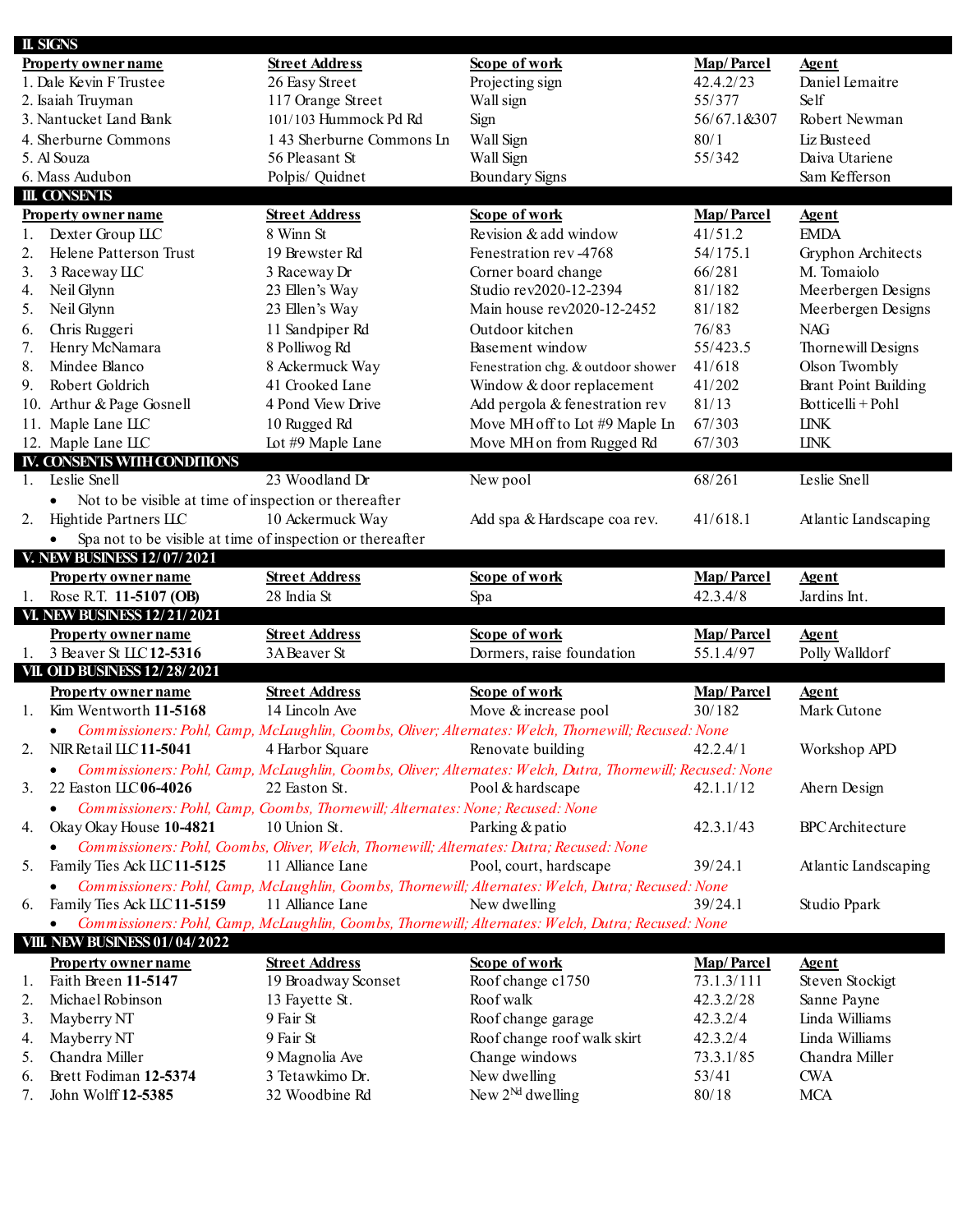| 8. | Grace Hull 12-5397                | 27 Beach Grass Rd                                                                | New dwelling                                                                                                 | 68/380            | Topham Design        |
|----|-----------------------------------|----------------------------------------------------------------------------------|--------------------------------------------------------------------------------------------------------------|-------------------|----------------------|
| 9. | Christian Brunet 12-5377          | 4 Quidnet Rd                                                                     | M.H. alterations                                                                                             | 20/709            | Permit Plus          |
|    | 10. Christian Brunet 12-5376      | 4 Quidnet Rd                                                                     | Cottage alterations                                                                                          | 20/709            | Permit Plus          |
|    | 11. Paul Darrah 12-5393           | 28 N Water St                                                                    | Dormer, door & window chg.                                                                                   | 42.4.3/22         | <b>EMDA</b>          |
|    | 12. Barbara VonDerGorben 12-5388  | 132 Main St                                                                      | Hardscape                                                                                                    | 42.3.3/45         | Grady Murtagh        |
|    | 13. John Barry 12-5398            | 22 Eel Point Rd                                                                  | Demo or move off garage                                                                                      | 40/45             | Emeritus             |
|    | 14. Don Russell 12-5422           | 14 Brewster Rd                                                                   | New 3rd dwelling                                                                                             | 54/236            | Don Russell          |
|    | 15. IBC Sconset ILC 12-5413       | 9 Hawks Circle                                                                   | Hardscape revision                                                                                           | 74/37.1           | Ahern IIC            |
|    | 16. Eric Savetsky 12-5418         | 12B Oak Hollow                                                                   | Pool & hardscape                                                                                             | 56/128.2          | Ahern ILC            |
|    | 17. Johnson Charles Trust 12-5415 | 24 Bassett Rd                                                                    | Driveway & hardscape                                                                                         | 26/61             | Ahern ILC            |
|    | 18. 1 Caroline Way LLC 12-5414    | 1 Caroline Way                                                                   | Pool & hardscape                                                                                             | 82/59             | Ahern IIC            |
|    | 19. Tallat ILC12-5423             | 14 Union St                                                                      | Addition & fenestration                                                                                      | 42.3.2/17         | Meerbergen Designs   |
|    | 20. Olsen Family 12-5425          | 28 Prospect St                                                                   | New Dwelling                                                                                                 | 55.4.4/77.1       | Val Oliver           |
|    | 21. 66 Easton LLC 12-5417         | 66 Easton St                                                                     | Fence                                                                                                        | 42.4.1/62         | Toni Yacobin         |
|    | 22. Elizabeth Powell 12-5445      | 71 Cliff Rd                                                                      | Hardscape & retaining wall                                                                                   | 30/160            | Atlantic Landscaping |
|    | 23. Elizabeth Powell 12-5440      | 71 Cliff Rd                                                                      | New cabana                                                                                                   | 30/160            | Thornewill Design    |
|    | 24. Melissa Spruce 12-5433        | 21 Bank St                                                                       | Addition rev 72714                                                                                           | 73.1.3/57         | Gryphon Architects   |
|    | 25. NIR Retail LLCV 12-5442       | 27 Old South Wharf                                                               | Widen dormer                                                                                                 | 42.2.4/2          | Emeritus             |
|    | 26. Eleven Lincoln Trust 12-5444  | 32 Jefferson Ave                                                                 | Demo or move off studio                                                                                      | 30/132            | Botticelli + Pohl    |
|    | 27. Eleven Lincoln Trust 12-5447  | 32 Jefferson Ave                                                                 | Demo or move off guest house                                                                                 | 30/132            | Botticelli + Pohl    |
|    | 28. Eleven Lincoln Trust 12-5443  | 32 Jefferson Ave                                                                 | New guest house                                                                                              | 30/132            | Botticelli + Pohl    |
|    | 29. 1 Caroline Way LLC 12-5439    | 1 Caroline Way                                                                   | Main house revisions                                                                                         | 82/59             | Vicente Burne        |
|    | 30. Ali & Zach Smith              | 232 Madaket Rd                                                                   | New Dwelling                                                                                                 | 59.4/120.1        | JN Design            |
|    | 31. Ali & Zach Smith              | 232 Madaket Rd                                                                   | New Garage                                                                                                   | 59.4/120.1        | JN Design            |
|    | 32. Courtney Arnot                | 8 New St                                                                         | Fence                                                                                                        | 55.4.1/35         | Courtney Arnot       |
|    | 33. Larry Maury                   | 23 Washington St                                                                 | Like Kind window replacement                                                                                 | 42.3.1/39         | Larry Maury          |
|    | IX, OLD BUSINESS 01/11/2022       |                                                                                  |                                                                                                              |                   |                      |
|    | <b>Property owner name</b>        | <b>Street Address</b>                                                            | Scope of work                                                                                                | <b>Map/Parcel</b> | <u>Agent</u>         |
|    |                                   |                                                                                  |                                                                                                              |                   |                      |
|    |                                   |                                                                                  |                                                                                                              |                   |                      |
|    | 1. Darlene DeMichelle 11-5252     | Lot 26-Birdsong                                                                  | New dwelling                                                                                                 | 55.4.4/80.2       | Meerbergen Designs   |
|    | $\bullet$                         | Commissioners: Pohl, McLaughlin, Coombs, Oliver; Alternates: None; Recused: None |                                                                                                              |                   |                      |
| 2. | Darlene DeMichelle 11-5254        | Lot 26-Birdsong                                                                  | New $2nd$ dwelling                                                                                           | 55.4.4/80.2       | Meerbergen Designs   |
|    |                                   | Commissioners: Pohl, McLaughlin, Coombs, Oliver; Alternates: None; Recused: None |                                                                                                              |                   |                      |
| 3. | Darlene DeMichelle 11-5255        | Lot 26-Birdsong                                                                  | New garage                                                                                                   | 55.4.4/80.2       | Meerbergen Designs   |
|    | ٠                                 | Commissioners: Pohl, McLaughlin, Coombs, Oliver; Alternates: None; Recused: None |                                                                                                              |                   |                      |
| 4. | Prickly Pear 11-5155              | 17 Broadway-Sconset                                                              | Storage containers                                                                                           | 73.1.3/112        | Val Oliver           |
|    |                                   |                                                                                  | Commissioners: Pohl, Camp, Mclaughlin, Coombs, Thornewill; Alternates: None; Recused: Oliver                 |                   |                      |
|    | Anne M Rose 10-4998               | 62 Boulevarde                                                                    | New dwelling                                                                                                 | 79/211            | Botticelli + Pohl    |
|    | <i>Commissioners: to be added</i> |                                                                                  |                                                                                                              |                   |                      |
| 6. | 32 Hulbert Ave Trust 11-5220      | 32 Hulbert Ave                                                                   | New Dwelling                                                                                                 | 29/72             | Botticelli + Pohl    |
|    | $\bullet$                         |                                                                                  | Commissioners: Camp, McLaughlin, Coombs, Oliver, Thornewill; Alternates: None; Recused: Pohl                 |                   |                      |
| 7. | Harborside Partners 11-5242       | 5 York St                                                                        | Fenestration & pergola revisions                                                                             | 55.1.4/162        | Gryphon Architects   |
|    |                                   |                                                                                  | Commissioners: Pohl, Camp, McLaughlin, Coombs, Oliver; Alternates: Thornewill; Recused: Oliver               |                   |                      |
| 8. | 33 North Mill St LLC              | 7 North Mill St                                                                  | New Shed                                                                                                     | 55.4.4/77         | Sophie Metz          |
|    |                                   |                                                                                  | Commissioners: Pohl, Camp, McLaughlin, Coombs, Thornewill; Alternates: None; Recused: None                   |                   |                      |
| 9. | 33 North Mill St LLC              | 7 North Mill St                                                                  | New Garage/Studio                                                                                            | 55.4.4/77         | Sophie Metz          |
|    |                                   |                                                                                  | Commissioners: Pohl, Camp, McLaughlin, Coombs, Thornewill; Alternates: None; Recused: None                   |                   |                      |
|    | 10. 33 North Mill St. LLC 11-5126 | 7 N. Mill St.                                                                    | Hardscape                                                                                                    | 55.4.4/77         | Atlantic Landscaping |
|    |                                   |                                                                                  | Commissioners: Pohl, Camp, McLaughlin, Coombs, Oliver; Alternates: Welch, Dutra, Thornewill; Recused: None   |                   |                      |
|    | 11. Geradi Prolopov 11-5187       | 80 Surfside Rd                                                                   | New dwelling                                                                                                 | 67/194            | <b>DTA</b>           |
|    |                                   |                                                                                  | Commissioners: Pohl, Camp, McLaughlin, Coombs, Oliver; Alternates: Thornewill; Recused: None                 |                   |                      |
|    | 12. Geradi Prolopov 12-5328       | 80 Surfside Rd                                                                   | Hardscape & pool                                                                                             | 67/194            | <b>DTA</b>           |
|    | Commissioners: to be added        |                                                                                  |                                                                                                              |                   |                      |
|    | 13. Jonathan Jacoby 12-5435       | 3 Tautemo Way                                                                    | New garage revision                                                                                          | 83/22             | <b>EMDA</b>          |
|    |                                   | Commissioners: Camp, Coombs, Oliver, Thornewill; Alternates: None; Recused: None |                                                                                                              |                   |                      |
|    | 14. Hoehn-Saric 10-4865           | 34 Easton St                                                                     | New dwelling<br>Commissioners: Pohl, McLaughlin, Coombs, Oliver, Thornewill; Alternates: None; Recused: None | 41.1.4/18         | <b>CWA</b>           |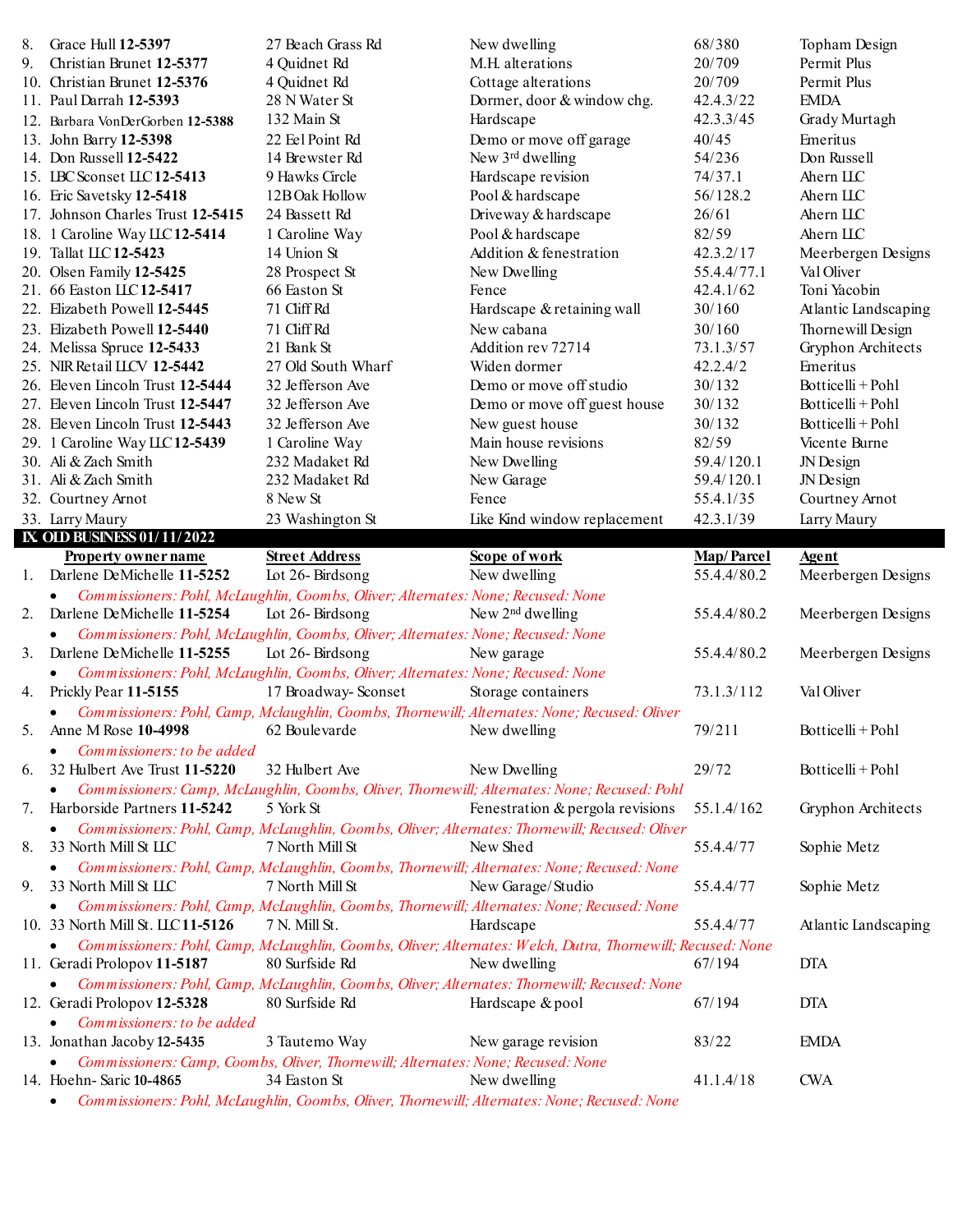15. Tack3 LLC 26 Washington St Roofwalk, entry, Rev to previous 42.3.2/23 CWA • *Commissioners: Pohl, McLaughlin, Coombs, Oliver, Thornewill; Alternates: None; Recused: None*

16. Tack3 LLC 26 Washington St Move off/demo 42.3.2/23 CWA

• *Commissioners: Camp, McLaughlin, Coombs, Welch, Thornewill; Alternates: None; Recused: None*

|     | X NEW BUSINESS 01/18/2022     |                                                    |                                                              |                   |                     |
|-----|-------------------------------|----------------------------------------------------|--------------------------------------------------------------|-------------------|---------------------|
|     | <b>Property owner name</b>    | <b>Street Address</b>                              | Scope of work                                                | <b>Map/Parcel</b> | <b>Agent</b>        |
| 1.  | Thomas Sleeper                | 8 Osprey Way                                       | New dwelling                                                 | 82/401            | Christopher Hall    |
| 2.  | Thomas Sleeper                | 8 Osprey Way                                       | New pool                                                     | 82/401            | Christopher Hall    |
| 3.  | Thomas Sleeper                | 8 Osprey Way                                       | Move shed on site                                            | 82/401            | Christopher Hall    |
| 4.  | 6 Lincoln St LLC              | 6 Lincoln St                                       | Addition 2 <sup>nd</sup> fl dormer                           | 73.4.2/86         | Val Oliver          |
| 5.  | Vanessa Halper                | 73 Burnell St                                      | New dwelling                                                 | 49.3.2/1.2        | Topham Designs      |
| 6.  | Vanessa Halper                | 73 Burnell St                                      | New pool                                                     | 49.3.2/1.2        | Topham Designs      |
| 7.  | Edward Sanford                | 12 Doc Ryder Dr                                    | New dwelling                                                 | 66/217            | <b>EMDA</b>         |
| 8.  | Richard & Susan O'Leary       | 7 Packet Dr                                        | Window change & door rev.                                    | 74/18             | <b>EMDA</b>         |
| 9.  | Eleven Lincoln Ave Trust      | 32 Jefferson Ave                                   | MH addition                                                  | 30/132            | Botticelli+Pohl     |
|     | 10. Lot 27 N Mill LLC         | Lot 27A(22 N. Mill)                                | Garden shed                                                  | 55.4.4/80.3       | Meerbergen Designs  |
| 11. | Lot 27 N Mill LLC             | Lot 27A(22 N. Mill)                                | Garage                                                       | 55.4.4/80.3       | Meerbergen Designs  |
|     | 12. Lot 27 N Mill LLC         | Lot 27B(22 N. Mill)                                | Garden shed                                                  | 55.4.4/80.3       | Meerbergen Designs  |
|     | 13. Arline Bartlett           | 21 Pleasant St                                     | Windows, doors, m addition                                   | 55.4.1/1          | <b>IJNK</b>         |
|     | 14. Richard Snowden           | 11 Massachusetts Ave                               | Fences                                                       | 60/80             | <b>LINK</b>         |
|     | 15. Diane Asche               | 6 Seikinnow Pl                                     | Mini split pump condenser                                    | 67/536            | South Shore Climate |
|     | 16. 20A Bishop Rise Inv.      | 20a Bishops Rise                                   | New Dwelling                                                 | 40/127            | Linda Williams      |
|     | 17. 20ABishop Rise Inv.       | 20a Bishops Rise                                   | New pool                                                     | 40/127            | Linda Williams      |
|     | 18. 20A Bishop Rise Inv.      | 20a Bishops Rise                                   | New garage                                                   | 40/127            | Linda Williams      |
|     | 19. 20B Bishop Rise Inv.      | 20b Bishops Rise                                   | New Dwelling                                                 | 40/127            | Linda Williams      |
|     | 20. 20B Bishop Rise Inv.      | 20b Bishops Rise                                   | New pool                                                     | 40/127            | Linda Williams      |
|     | 21. 8 Walsh LLC               | 8 Walsh St                                         | Addition                                                     | 42.4.1/83         | Meerbergen Designs  |
|     | 22. Nantucket Land Bank       | 63 Madaket Rd                                      | Boardwalks                                                   | 41/480.1          | J. Kuszpa           |
|     | 23. Nantucket Land Bank       | 168 Hummock Pn Rd                                  | Gate                                                         | 65/13.2           | J. Kuszpa           |
|     | 24. Rich Oneslager            | 8 Cliff Rd                                         | $L/k$ window replacement                                     | 42.4.4/23         | Rick Johnston       |
|     | 25. Gary Winn                 | 25 N. Water                                        | Fence                                                        | 42.4.2/2.1        | <b>BPC</b>          |
|     | 26. The Braes LLC             | 23 Baxter Rd                                       | Add outdoor shower                                           | 49.2.3/12         | Botticelli + Pohl   |
| 27. | Christopher Maroney           | 9 Swift Rock                                       | Basement alterations                                         | 40/69             | Peter Fernandes     |
|     | 28. Nancy Mack                | 4 Tautemo Way                                      | Garage move onsite & addition                                | 83/28             | Nancy Mack          |
|     | 29. Rebecca Moesinger         | 45 Surfside Rd                                     | Add front steps to deck & color chg.                         | 67/14.4           | Portia Moesinger    |
|     | 30. Ashley & Jay Hirsh        | 15 Ellen's Way                                     | Outdoor shower                                               | 81/186            | Valeriya Keller     |
|     | 31. NIR Retail                | 33 Straight Wharf                                  | Roof replacement                                             | 42.2.4/15         | T&TRoofing          |
|     | 32. NIR Retail                | 29 Commercial Wharf                                | Roof replacement                                             | 42.2.4/3          | T&TRoofing          |
|     | 33. NIR Retail                | 4 Harbor Square                                    | Roof replacement                                             | 42.2.4/5          | T&TRoofing          |
|     | 34. Siasconset IIC            | 27 W Sankaty Rd                                    | Fenestration change                                          | 73.4.2/71         | <b>DTA</b>          |
|     | 35. Charles & Sara St         | 3 Parson Lane                                      | New spa                                                      | 75/144            | <b>DTA</b>          |
|     | 36. Zero India St LLC         | 1 Cambridge St                                     | Reduce foot print & roof replacement &                       | 42.3.1/130.2      | Emeritus            |
|     | 37. Jeremy Trottier           | 4 Windsor Rd                                       | fenestration<br>Roof massing & height change & add<br>dormer | 49/193            | Emeritus            |
|     | 38. Sheila & Carmine Giardini | 7a Clifford St                                     | New dwelling                                                 | 79/19             | McMullen & Assoc.   |
|     | 39. Sheila & Carmine Giardini | 7a Clifford St                                     | New garage/studio                                            | 79/19             | McMullen & Assoc.   |
| 40. | Sheila & Carmine Giardini     | 7a Clifford St                                     | New pool & hardscape                                         | 79/19             | McMullen & Assoc.   |
| 41. | Sheila & Carmine Giardini     | 7a Clifford St                                     | New gazebo                                                   | 79/19             | McMullen & Assoc.   |
|     | 42. Housing Nantucket         | 17 Irving St                                       | Roof replacement                                             | 79/157            | Stegra Corp         |
|     | 43. Brian Secia               | 4 Equator Drive                                    | Replace all windows                                          | 66/244            | <b>LINK</b>         |
|     | 44. Salty Dogz LLC            | 9 Tashama Lane                                     | New front door & add bench front                             | 55/471            | <b>LINK</b>         |
|     |                               |                                                    | stoop                                                        |                   |                     |
|     | 45. Self J Douglas            | 3 Martins Lane                                     | New shutters $& 2$ new windows                               | 42.3.2/133        | <b>LINK</b>         |
|     | 46. GHYC                      | 4 Cedar Circle                                     | Add egress windows & extend                                  | 67/4              | <b>LINK</b>         |
|     |                               |                                                    | bulkhead                                                     |                   |                     |
|     | Approved Minutes -            | December 23, 28 & 30, 2021 and January 4 & 6, 2022 |                                                              |                   |                     |
|     | Review Minutes -              | January 11 & 13, 2022                              |                                                              |                   |                     |
|     |                               |                                                    |                                                              |                   |                     |